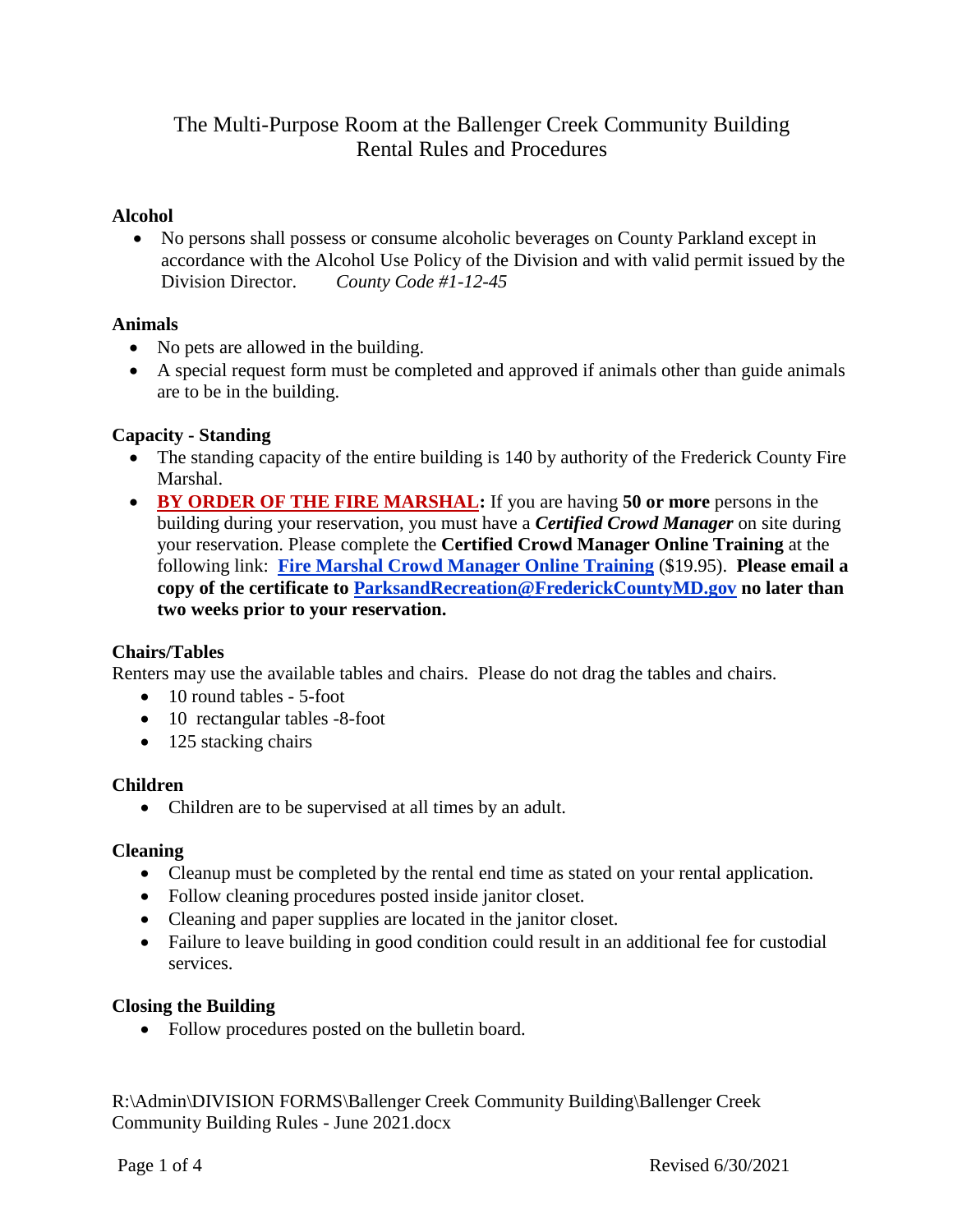#### **Decorations**

Do not tape, thumbtack, nail, or staple decorations to the walls.

#### **Doors**

- Do not prop door open. This can result in damage to door mechanism.
- Groups will be responsible for any damage.

#### **Emergencies**

In case of emergencies please follow the procedures posted on the bulletin board.

#### **Fires**

- In case of fire alarm, immediately evacuate building.
- Make sure you know where the fire extinguishers are located.
- No open flames allowed in building, including candles.

#### **Food**

- Caterer's equipment cannot be delivered before the day of the rental. It must be promptly removed at the conclusion of the rental.
- No cooking is to take place food can only be reheated.

#### **Hours**

• The building may be rented from 10 a.m. to 10 p.m. (During the winter months the park gate is locked promptly at 10 p.m.) Please allow ample time for cleanup so that you and your party can be out of the building by the time stated on your rental application.

#### **Keys/Key Access Card**

• Pick-up:

Keys to the building are to be picked-up at 355 Montevue Ln, Suite 100, Frederick on the business day closest to the rental date. Only the individual who completed the rental application may pick-up the keys. This person must also show photo ID at the time of key pick-up.

• Drop-Off:

At the end of the rental time, the keys are to be left in the drop box at the Ballenger Creek Community Building. If the key is not left in the drop box at the end of the rental, the renter is responsible for any damages to the property or building that occur while in possession of the key.

#### **Kitchen**

- The kitchen may be rented for an additional fee.
- No cooking is to take place food can only be reheated.
- You will need to supply hot mats, serving utensils, dishtowels, potholders, etc.
- Follow cleaning procedures posted inside the kitchen.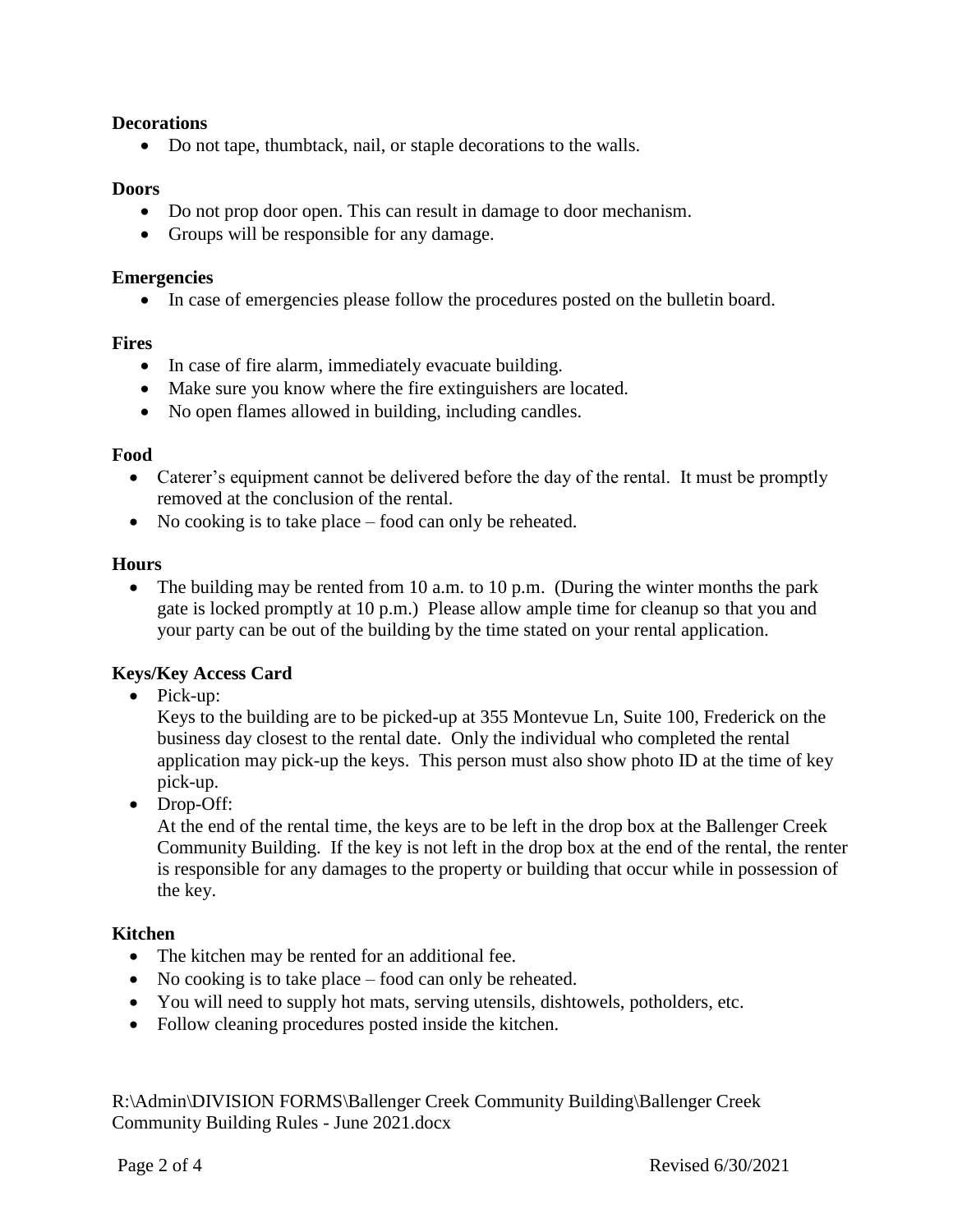### **Lost and Found**

• The Division is not responsible for any personal property left in the building or on the park grounds. You may call 301-600-6640 to inquire about lost items.

### **Music/Noise**

- Sound volume must be kept to a level so as not to create a nuisance.
- A special request form must be completed and approved if amplified music is to be used during the rental.

### **Parking**

- Loading and unloading zone has a 10-minute limit.
- Violators of parking restrictions are subject to citations.

### **Peddling and Soliciting**

Per County Code:

§ 1-12-42. Peddling and Soliciting. No person shall peddle or solicit business of any nature, collect any funds for any service, charity or any purpose, distribute handbills or other advertising matter, unless by permit.

#### **Recycling**

 Events at this facility serving food or drink AND expecting 200 or more persons in attendance must comply with State of Maryland Special Event Recycling legislation. For more information, please visit [www.FrederickCountyMD.gov/EventRecycling.](http://www.frederickcountymd.gov/EventRecycling)

# **Refund Policy**

• Requests for refunds must be received by the Division of Parks and Recreation at least 10 business days before the reservation date. A 20% administrative fee will be charged for each refund. Please allow at least 3 weeks for refunds to be processed. There can be no refunds of a reservation if a transfer has been made.

#### **Room Temperature**

• The thermostat is set to the range of  $68^{\circ}$  -  $70^{\circ}$ . It can be controlled within that range to allow maximum operating efficiency and occupant comfort.

#### **Smoking**

• Smoking is not permitted in the building.

#### **Special Request Forms**

 Special request forms can be downloaded from the internet at [www.Recreater.com](http://www.recreater.com/) (click on parks facilities tab) or sent to you by calling the Reservationist at 301-600-1646. This form is used to request permission for the use of amplified music, etc. Please call the Reservationist if you are unsure if a special request form is required.